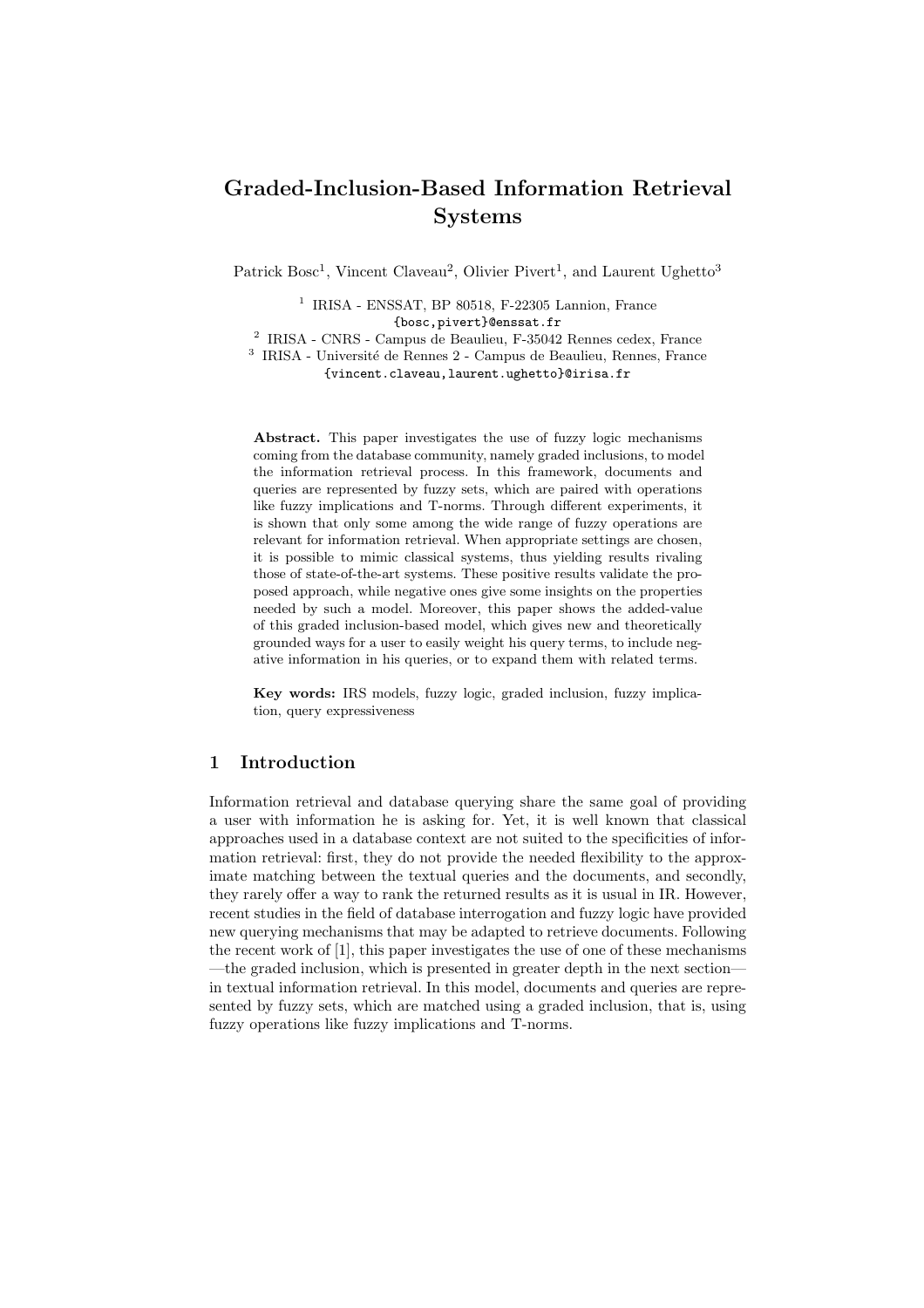The first goal of this study is to provide some insights on the practical use of the graded inclusion in IR. Thus, through the experiments reported in Section 5, numerous settings were explored, using numerous pairs of implication and Tnorm. In this fuzzy-logic framework, documents are represented as fuzzy sets of words. Then, well-known weighting schemes have been adapted to automatically assign the degrees of membership of these words. The positive results obtained show that, with appropriate settings (fuzzy operators and weighting schemes), it is possible for our fuzzy-based model to mimic classical systems and thus to yield results rivaling state-of-the-art ones. It is also possible to determine which of the different possible settings are actually suited or not to build a retrieval system, and from negative obtained results some insights can be given about the properties that are needed by such a model.

Apart from these experimental results, this study shows that this fuzzy-based IRS model makes it possible to foresee a better interaction with the user, with more expressive queries. Particularly, it is shown how this model can provide the user with a theoretically grounded way to easily weight query terms and to include negative information.

The paper is organized as follows: the next section reviews some of the existing studies using fuzzy logic in information retrieval and see how they are related to our approach. The theoretical background of the graded-inclusion approach is then presented in Section 3. The practical implementation and experimental results of this approach are detailed and discussed in Sections 4 and 5, and several theoretical extensions allowed by this framework are proposed in Section 6.

# 2 Related work

Parts of Fuzzy Logic (FL) theory have been used in IR models since the early 80s [2, inter alia]. This is rather natural since the Boolean IR model has been extended to graded ones, as FL is an extension of Boolean logic using grades of membership. Many studies have introduced FL in IR models, pursuing different goals. For instance, it has been used to managed uncertainty in the terms representation [3], to improve the ranking of the documents [4], to enhance the expressiveness of the querying language. . . Others have extended the classical IR model to take into account particular situations, for instance to use ordinal terms weights [5], or to use both possibility and necessity measures for terms weights [6]. Most of these papers are not really related to our approach.

Among the studies using fuzzy logic in the matching mechanism between a query and a document, one can notice the recent papers of Herrera-Vielma et al. [7] or Oussalah et al. [8]. The latter work is close to ours: it also proposes the use of fuzzy implications to compute a similarity measure between a document and a query. In their approach,  $D \to Q$  is computed, as it is common in logical approaches to IR (see [9]), while here the implication is used the other way round, computing an inclusion degree of query words in the document (as explained in the next section). Our approach is also related to [10], as it extends the Boolean model and is in between the Boolean and Vector-Space models.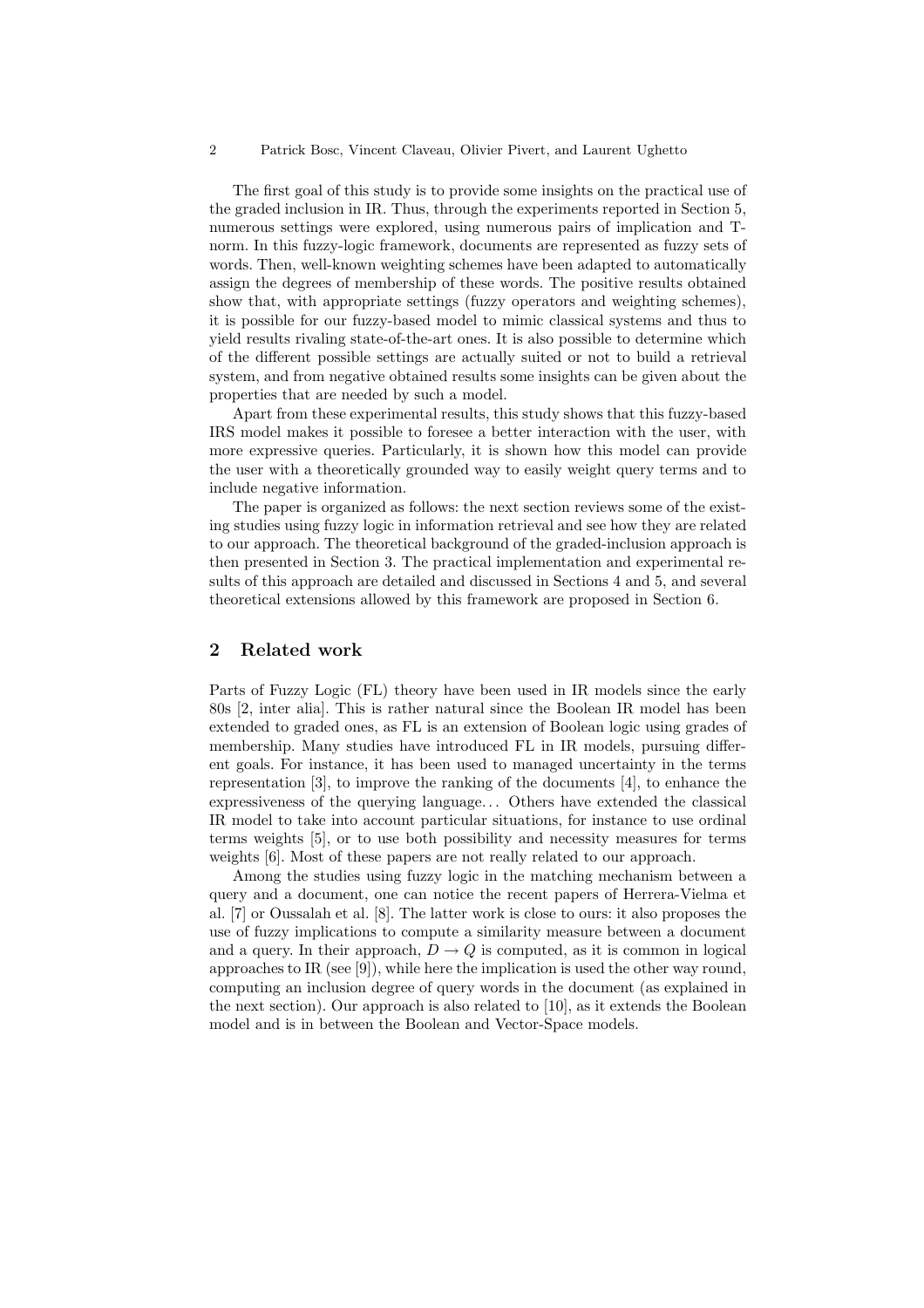## 3 Information retrieval and the division of relations

Information Retrieval Systems (IRSs) are based on models characterized by three main components: the representation of documents, the query language, and the matching mechanism. This section shows how graded inclusion, which is at the heart of our approach, can be derived as a generalization of the simple yet wellknown Boolean model. The next subsections successively present the Boolean approach and its link with the division of relations, and how the extension to graded (or fuzzy) relations is linked to a graded IR approach. At last, the theoretical basis of our IRS is given.

## 3.1 A Boolean approach

In the Boolean model, a document can be considered as a set d of terms, and similarly a query can be represented by the set of its expected keywords  $P$ and the set of its excluded keywords  $N$ . In this framework, two operations are required to decide whether the document is relevant or not: P must be contained in d ( $P \subseteq d$ ) and no element must be a member of both d and  $N$  ( $d \cap N = \emptyset$ ). This shows the central role played by set operations (inclusion and intersection) in such IR systems.

In the framework of the relational model of data, a universe is modeled as a set of relations (in a mathematical sense, i.e., a relation  $C_i$  is a subset of the Cartesian product of some domains) which can be manipulated with the help of specific operators known as the relational algebra (set operations, selection, projection...). Among these operations, the division of the relation  $C(A, X)$  by  $Q(A)$  denoted by  $C[A \div A]Q$ , where A is a set of attributes common to C and Q, aims at determining the  $X$ -values connected in  $C$  with all the  $A$ -values appearing in Q. This operation can be defined equivalently in the following ways:

$$
x \in C[A \div A]Q \quad \Leftrightarrow \quad \forall a \in Q, \ (x, a) \in C \tag{1}
$$

$$
x \in C[A \div A]Q \iff Q \subseteq \Omega^{-1}(x)
$$
 where  $\Omega^{-1}(x) = \{a | (x, a) \in C\}$  (2)

Let us consider the Boolean IR model in which each document d is described as a set of terms  $d = \{t_1, \ldots, t_m\}$ , with  $t_i \in T$ , the set of the index terms. Moreover, let us restrict to the case in which a query  $q$  looks for those documents indexed by a set of expected terms  $P = \{t'_1, \ldots, t'_n\}$ . The set of documents of the archive may be represented as an unnormalized relation  $(C_U)$  where a tuple has the form:  $\langle d, t_1, \ldots, t_m \rangle$  or as a normalized relation  $(C_N)$  where the information stored in the previous tuple is split through m tuples:  $\langle d, t_1 \rangle, \ldots, \langle d, t_m \rangle$ . The keywords appearing in the query may be seen as a unary relation  $(P)$  and the query may be answered as the division of  $C_N$  by P.

This Boolean approach, clearly related to DB querying mechanisms, was at the origin of IR systems. However, it has rapidly shown its limitations and is no more used in IR. Among the reasons, the Boolean approach do not allow to represent and use the relative importance of terms indexing the documents or representing the queries.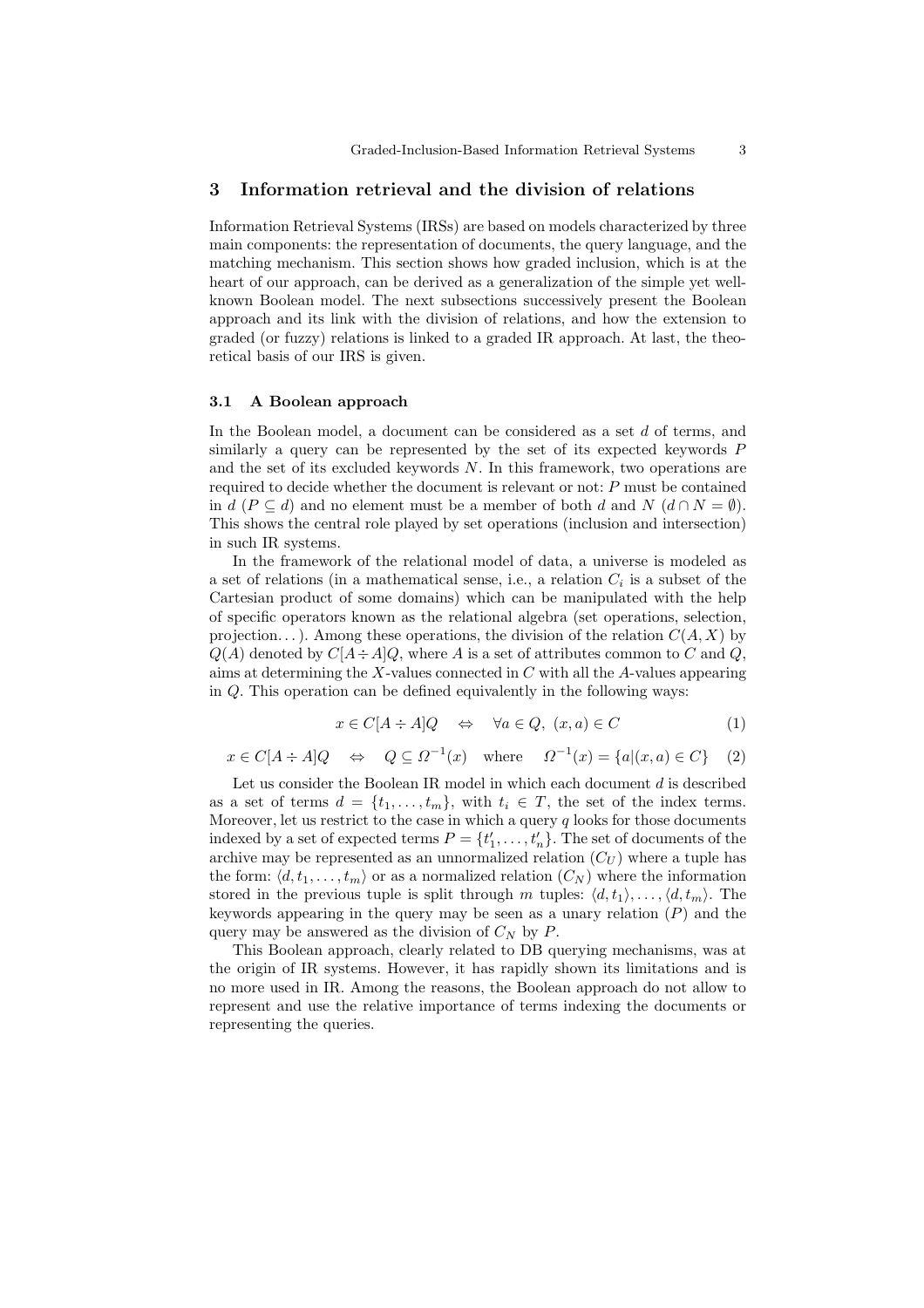4 Patrick Bosc, Vincent Claveau, Olivier Pivert, and Laurent Ughetto

#### 3.2 A graded approach

Let us now describe two main aspects of a fuzzy model of information retrieval. In such a model, the retrieval function can be formalized in two steps. In the first step the function  $E$  evaluating queries constituted by a single (weighted) term is defined:  $E: D \times Q' \to [0,1]$  in which  $Q'$  is the set of queries with a single (weighted) term. Function  $E$  computes the Retrieval Status Value (RSV) constituting the degree to which a document d matches a query  $q \in Q'$ . In the second step, a function  $E^*$  is defined as:  $E^*$  :  $D \times Q \rightarrow [0, 1]$  (where Q is the set of all the legitimate queries) which evaluates the final RSV of a document, reflecting the satisfaction of the whole query; by interpreting the operators AND, OR and NOT, as fuzzy intersection, union and complement respectively.

The first step towards a fuzzy IR model was to extend the representation within fuzzy set theory by associating with each document-term pair a weight  $F(d, t) \in [0, 1]$ , named index term weight, indicating the degree of aboutness or significance  $F(d, t)$  of document d with respect to term t [11, 12]. The computation of  $F(d, t)$  is generally based on the number of occurrences of t in the document  $d$  and in the whole archive  $D$ . The introduction of the index term weight made it possible to represent a document as a fuzzy set of terms [2]:  $C(d) = {\mu_d(t)/t, t \in T}$  in which  $\mu_d(t) = F(d, t)$ . The notation  $\alpha/t$  is the classical one for fuzzy sets defined on a discrete universe and means: value  $t$  with membership degree  $\alpha$  (here,  $\alpha = \mu_d(t)$ ). Based on this fuzzy representation of documents, the retrieval mechanism has been extended with the ability to rank the retrieved documents in decreasing order of their significance with respect to the user query. In fact, in this case the retrieval function evaluating an atomic query consisting of a single term t yields  $F(d, t)$ :  $E(d, q) = F(d, t) \quad \forall q = t, t \in T \cup Q'$ .

To make the Boolean query language less limited in its expressiveness, a fuzzy IR model such as that described in [13] extends atomic selection criteria by introducing query term weights. An example of Boolean weighted (or fuzzy) query is:  $\langle t_1, w_1 \rangle$  AND  $(\langle t_2, w_2 \rangle \text{ OR } \langle t_3, w_3 \rangle)$  in which  $t_1, t_2, t_3$ , are search terms and  $w_1, w_2, w_3 \in [0, 1]$  are numeric weights. The concept of query weights has raised the problem of their interpretation: several authors have realized that the semantics of query weights should be related to the concept of "importance" of the terms. The semantics of the weights determines the definition of function  $E$ : as weights are introduced at the level of single query terms, function  $E$  is defined on the sets D and Q' in which  $Q' = T \in [0, 1]$ . Function E is then evaluated for a document  $d \in D$ , a term  $t \in T$  and its query weight  $w \in [0, 1]$ .

## 3.3 Division, graded inclusions and fuzzy implications

The answer to a query  $q$  may be devised as the generalization of the Boolean case described in Section 3.1, namely the division of two fuzzy relations (i.e. relations with weighted tuples)  $C$  and  $Q$ . In this case, the result of the division is defined as a fuzzy set, i.e. a fuzzy relation  $C[T \div T]Q$ , and a natural extension stems from expression (2) where the usual set inclusion operator is changed into a grade of inclusion  $g: C[T \div T]Q(d) = g(Q \subseteq \Omega^{-1}(d)), \Omega^{-1}(d)$  being a fuzzy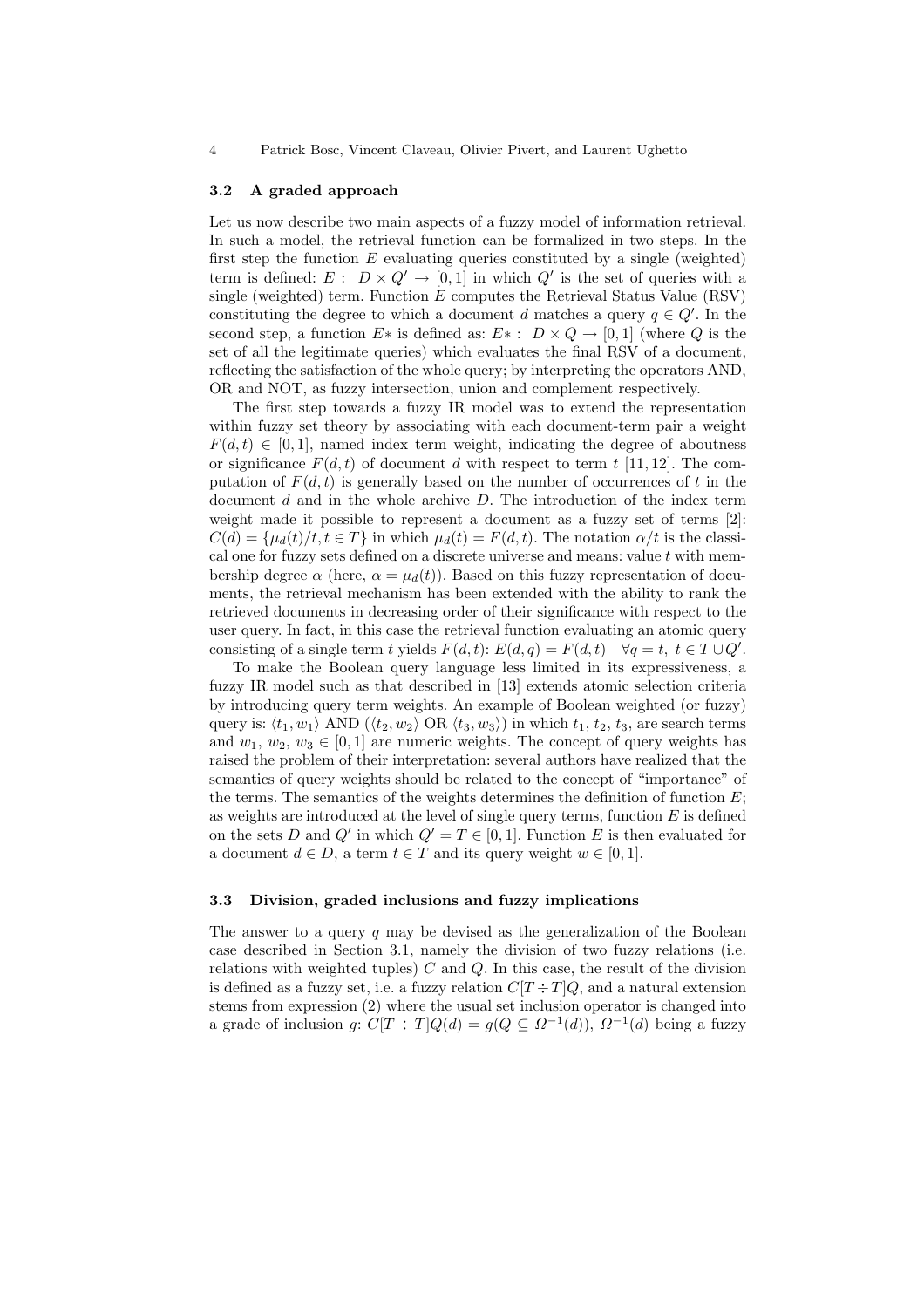set of keywords defined as:  $\Omega^{-1}(d) = {\mu/t | \mu/(d, t) \in C}$ . Then the semantics of the division depends on both the choice of the inclusion grade and the intended meaning of the weights associated with the tuples in relations  $C$  and  $Q$  [14].

A view of the inclusion consists in defining the grade of inclusion  $g(Q \subseteq$  $\Omega^{-1}(d)$ ) using a fuzzy implication (denoted by  $\rightarrow$  in the following), which leads to the indice:

$$
g(Q \subseteq \Omega^{-1}(d)) = \min_{t \in Q} (\mu_Q(t) \to \mu_C(d, t)) . \tag{3}
$$

Two different interpretations may be distinguished depending on the nature of the interaction of the degrees in the two relations.

**Threshold and R-implications.** In the first case, the degree  $\mu_Q(t)$  is seen as a threshold and the complete satisfaction requires that this threshold is attained by  $\mu_C(d, t)$  for each term t of Q. When this threshold is not reached, a penalty is applied. This behavior is obtained using a residuated implication (or R-implication) [15], denoted by  $\rightarrow_R$ , and defined as:

$$
p \to_R q = \sup \{ u \in [0,1] | \top (p, u) \le q \}, \qquad (4)
$$

where ⊤ stands for a triangular norm. Any R-implication may be rewritten:

$$
p \to_R q = 1 \text{ if } p \le q, \ f(p,q) \text{ otherwise,}
$$
 (5)

where  $f(p,q)$  expresses a partial satisfaction (a value less than 1) when the antecedent  $p$  is not reached by the conclusion  $q$ . The minimal element of this class of implications is Gödel implication:  $p \rightarrow_{Gd} q = 1$  if  $p \leq q$ , q otherwise, which is obtained by choosing  $\top(a, b) = min(a, b)$  in formula (4). Other representatives of R-implications are Goguen (respectively Lukasiewicz) implication obtained with  $\top(a, b) = a.b$  (respectively max $(a+b-1, 0)$ ):  $p \rightarrow_{Gq} q = 1$  if  $p \leq q$ ,  $q/p$  otherwise,  $p \rightarrow_{Lu} q = 1$  if  $p \leq q$ ,  $1 - p + q$  otherwise. The threshold interpretation of  $\mu_Q(t)$ with R-implications is clear from formula  $(5)$ , where the satisfaction degree is 1 as soon as  $\mu_C(d, t)$  reaches  $\mu_Q(t)$ .

**Importance and S-implications.** In the second interpretation,  $\mu_O(t)$  defines the importance of term t (and then the degree  $\mu_C(d, t)$  is modulated). In the logical framework imposed by an implication, the underlying notion is that of a guaranteed satisfaction when this importance is under 1: when  $\mu<sub>O</sub>(t) < 1$  the requirement is not completely important, and it can be forgotten to some extent. The complete satisfaction requires that  $\mu_C(d, t)$  equals 1 for each value  $t$  of  $Q$  whatever its importance. And a document is totally unsatisfactory  $(\mu_{C[T-T]Q}(d) = 0)$  only if for at least one t in Q, both  $\mu_Q(t) = 1$  (the requirement has the maximum level of importance) and  $\mu_C(d, t) = 0$  (the tuple does not fulfill the requirement at all). This behavior is modeled by using an S-implication [15] denoted by  $\rightarrow_S$ , as follows ( $\perp$  stands for a triangular conorm):

$$
p \to_{S} q = \bot(1 - p, q) = 1 - \top(p, 1 - q)
$$
\n(6)

As it is the case for R-implications, there exists an infinity of such implications and their most commonly used representative, Kleene-Dienes implication,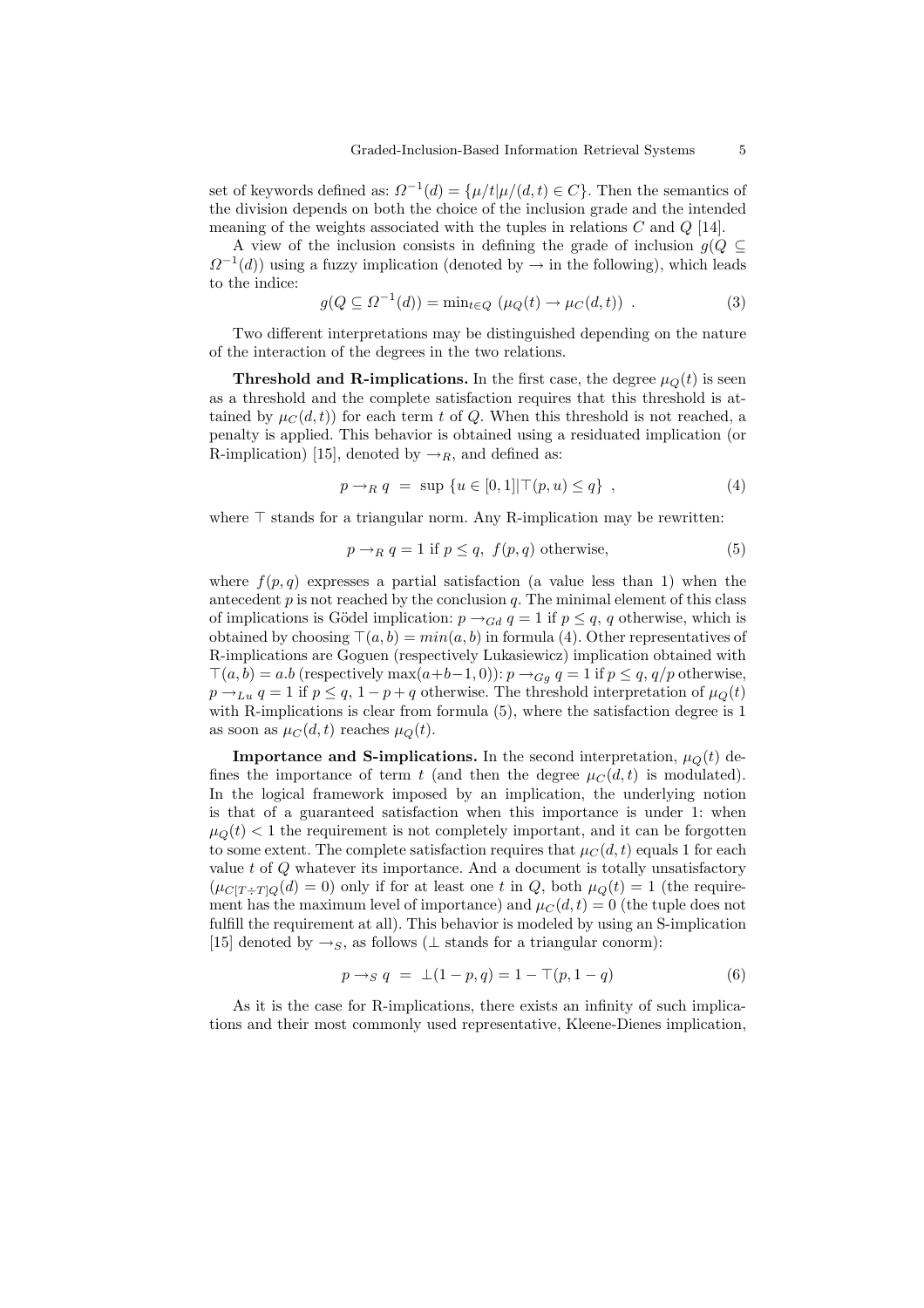is defined as:  $p \rightarrow_{KD} q = \max(1-p, q)$ . It is the minimal element obtained from (6) with the smallest T-conorm  $\perp$ , i.e., the maximum. Using the probabilistic sum, one gets Reichenbach implication:  $p \rightarrow_{Rb} q = 1 - p + p \cdot q$ . It turns out that Lukasiewicz implication is also an S-implication obtained with  $\perp(a, b) = \min(a+b, 1)$ . One can notice that the regular division is recovered from formula (3) in the presence of regular relations due to the fact that any fuzzy implication coincides with the usual one in that case (in particular  $1 \rightarrow 0 = 0$ and  $1 \rightarrow 1 = 1$ ).

Absorption effect. This approach is logical and conjunctive and thus an "absorption effect" occurs. Indeed, the division operator only retains the smallest degree of implication between  $Q$  and  $C$ , due to the min aggregation in (3). This is why (3) will be relaxed using another T-norm in our IR model.

Example 1. Table 1 shows the fuzzy relations representing a collection of 2 documents  $d_1$  and  $d_2$ , 2 queries q and  $q'$ , and the results depending on the chosen semantics. The threshold effect clearly appears with  $q'$  and  $d_2$ .

|       | ∙∟ ⊥                   | $\tau_2$ | $\iota_3$ | 1 U 4                                     | v<br>л. | $\tau_2$ | $t_3$ | $\overline{t}$               |
|-------|------------------------|----------|-----------|-------------------------------------------|---------|----------|-------|------------------------------|
| $d_1$ |                        | 0.9      |           | $\Omega$<br>$\mathsf{U} \cdot \mathsf{L}$ |         | JU.4     | υ     | 0.6                          |
| $a_2$ | $\overline{ }$<br>∪. ı | 0.6      | 0.3       | 0.8                                       | 10.6    | 0.6      | 0.3   | $\tilde{\phantom{a}}$<br>U.5 |

| query weight | semantics     | $a_1$ | $d_2$ |
|--------------|---------------|-------|-------|
| importance   | Kleene-Dienes | (0.4) | 0.6   |
|              | Reichenbach   | 0.52  | 0.76  |
|              | Gödel         | 0.2   |       |
| threshold    | Goguen        | 0.4   |       |
|              | Lukasiewicz   | 0.7   |       |

**Table 1.** top left: fuzzy relation C representing a collection — top right: each row is a fuzzy relation Q representing a query — bottom: results

# 4 Implementation and experiments

## 4.1 Document collections

The proposed IRS has been tested on 3 collections. The first one, hereafter called ELDA, is a small collection in French containing  $3,499$  documents (question/answer of the European commission) and a set of 29 queries. The second one is the INIST collection which contains 163,308 documents (paper abstracts from various scientific disciplines) and a set of 30 queries. Both collections come from the IR evaluation campaign Amaryllis. The third one is the Wall Street Journal subcollection from the TREC-3 TIPSTER collection, which contains  $173,252$  documents and a set of 50 queries. For all collections, documents and queries have been lemmatized. The queries are composed of several fields: a title, a subject, a description and a set of associated concepts. In the experiments reported below, only title and associated concepts fields have been used as actual queries (except in tipster where concepts are not available).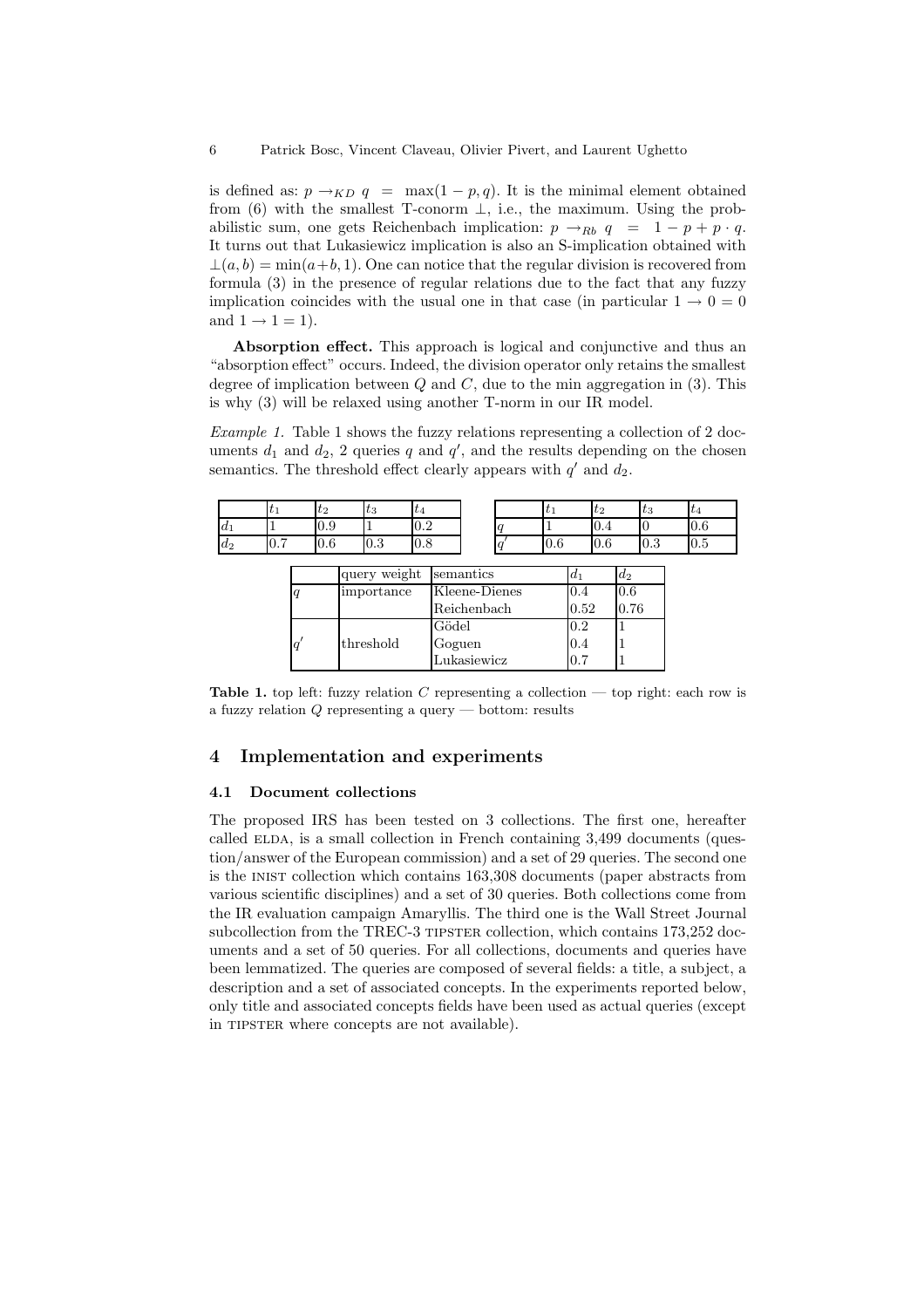#### 4.2 IRS features

Our IRS implements the fuzzy approach described in Section 3. Thus, the score of a document  $d$  in front of a query  $q$  is computed as follows:

$$
S(d,q) = \mathbb{T}_{t \in q}(w_q(t) \to w_d(t)), \qquad (7)
$$

where t is a term (in the query),  $w_q(t)$  is weight in the query,  $w_d(t)$  (which can also be denoted  $w_C(d, t)$  its weight in the document,  $\rightarrow$  the fuzzy implication underlying the chosen graded inclusion, and  $\top$  the aggregating T-norm. From formula (7), one can see that several parameters can be tuned: the weights of the terms in both the queries and the documents, and the aggregation and implication operators.

Aggregation operator. When ⊤ is the min operation, the obtained degree  $S(d, q)$  is the degree to which d belongs to the quotient of the fuzzy division of the set of documents by the query s. As min is the largest T-norm, it gives the maximal degree  $S(d, q)$ . This degree then corresponds to the inclusion degree of the term  $t \in q$  which is the least included in d. Thus, it corresponds to a classical DB point of view, where each term of the query is expected to be in the retrieved document. The degree of the weakest term reflects the acceptability of the document. As explained below, this approach fails in IR.

Often in IR, a relevant document does not contain all the terms of the query. In most vector-space models, the absence of a query term in a document does not decrease the score of this document; it is just neutral. This is why such models use addition to aggregate the scores of individual terms. By contrast, a very representative term (rare in the collection, and frequent in the document) greatly increases the score. Thus, from an IR point of view, the "best" terms are more important than the "weakest". Moreover, in order to rank the documents, the document-score should take into account each individual term-score, while the min operator only considers one term. This is why equation (3) has been relaxed into (7), which remains an inclusion measure, and a large range of T-norms has been tested, as for instance, min, Drastic, Einstein, Lukasiewicz, Product, as well as some parameterized T-norms: Dubois and Prade, Hamacher, Yager...

Graded inclusion operator. As mentioned in Section 3, two classes of operators have been used: R-implications and S-implications. The most representative (and widely used) of each class have been chosen for this first series of tests. Among the R-implications: Gödel, Goguen, Lukasiewicz. Among the S-implications: Kleene-Dienes, Lukasiewicz, Reichenbach, Willmott. See for instance [15] for the definition of these operators.

Weights of the terms in the documents. In the context of the division of fuzzy relations, the weights have to carry a clear semantics (importance, threshold...). The okapi-BM25 weighting scheme has been used, as it accurately carries the notion of relative importance of terms. However, in the context of fuzzy computations, and as it is explained above, the weights must belong to the [0, 1] interval. Thus, the OKAPI-BM25 weights  $w_{BM25}(t, d)$  have been normalized and bounded.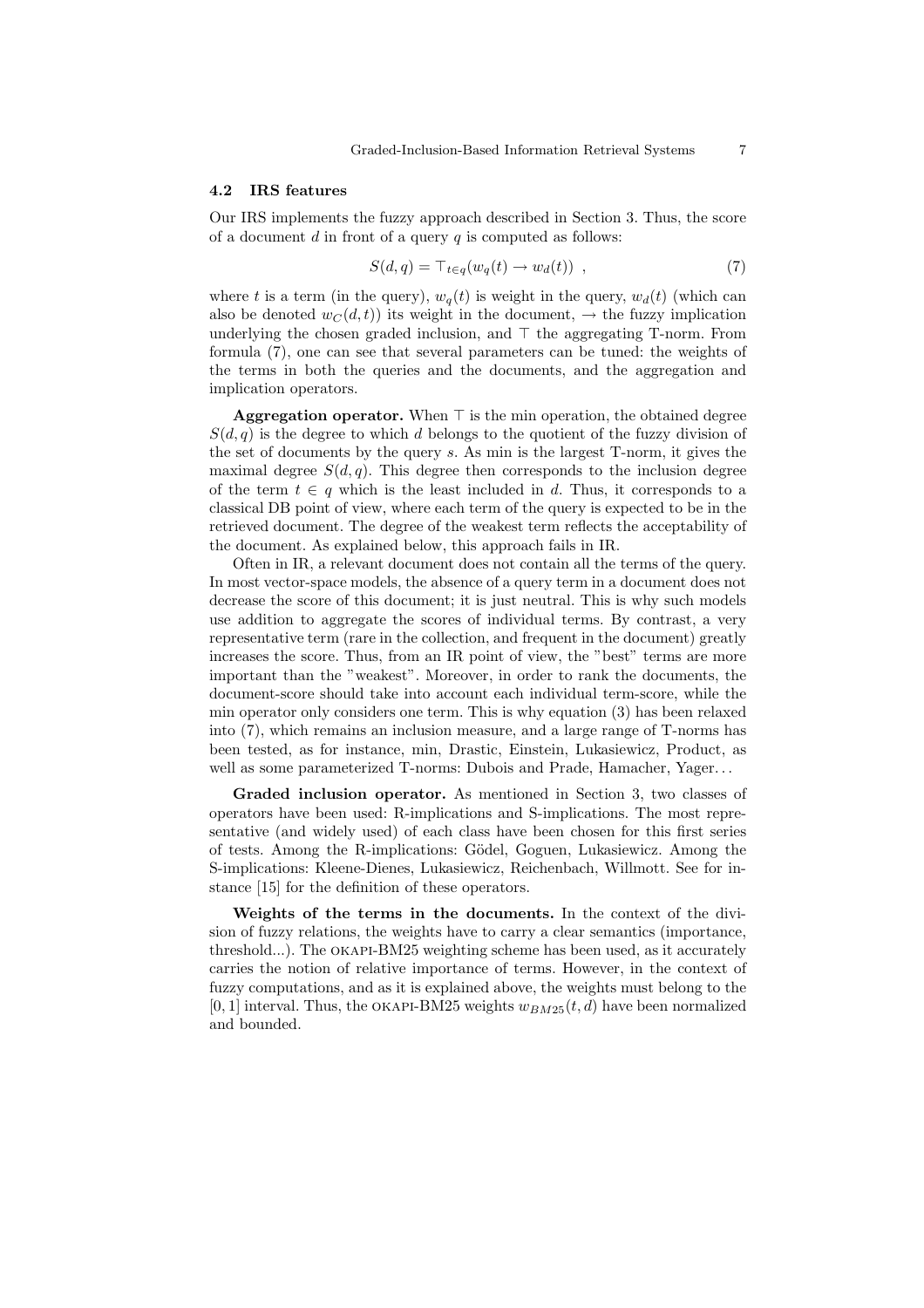8 Patrick Bosc, Vincent Claveau, Olivier Pivert, and Laurent Ughetto

Weights of the terms in the queries. As for the term-weights of documents  $(w_d(t))$ , the term-weights of the queries  $(w_q(t))$  have to carry a clear semantics. Specifically, this is the case when one is dealing with R-implications, in which  $w_q(t)$  is a satisfaction threshold to be reached by  $w_d(t)$ . For now, this could only have been achieved by a manual terms weighting of the queries. It would have been subjective, and above all would not have allowed a fair comparison with other IRSs. This is why an automatic (and classic) weighting mechanism has been used in this first work, at the expense of the semantics. The term weights relies on the frequency of the terms in the queries, and are normalized and bounded.

# 5 Experimental results

Experiments have been carried out varying the different parameters. In each case, the results have been compared with okapi. This section shows both positive results, which validate the proposed model, and negative ones, along with explanations of the causes.

## 5.1 Properties involving poor results

Absorption, zero and threshold properties are responsible for most of the poor results obtained. They can occur at different levels, and involve aggregation operators, implications and weights.

Zero property of T-norms. In our model, the individual scores given to terms are aggregated conjunctively. This aggregation suffers from the zero property: if one term is scored 0, the document is scored 0, whatever the score of the other terms.

A term score is given by:  $w_q(t) \to w_d(t)$ . With most R-implications, this score is 0 as soon as  $w_d(t)$  is 0, i.e. the term is absent from the document. The situation is better with S-implications, as the score is  $1 - w_q(t)$  in this case. Thus, one gets a 0 score for the term (and hence the document) only if  $w_q(t) = 1$ , meaning that the t has a maximal importance in the query. To deal with this problem, the adopted strategy is the same than in language modeling approaches with smoothing techniques: if a word does not occur in a document, his weight is a small predefined and strictly positive value. It means that a term, even absent from a document may be representative of this document (as it is the case for synonyms).

**Threshold property of R-implications.** With R-implication,  $w_q(t)$  is the required degree for  $\mu_d(t)$  in totally satisfactory documents. As a consequence, as soon as  $w_d(t) > w_q(t)$ , the score for term t, namely  $w_q(t) \to w_d(t)$  is 1.

And as a bad consequence, two documents with different weights  $w_{d_1}(t) \neq$  $w_{d_2}(t)$  both above the threshold  $w_q(t)$  get the same score 1 and cannot be ranked. Here again, this is more a classical DB approach, where the system has to retrieve the relevant tuples only. In IR, the documents also have to be ranked. (Note that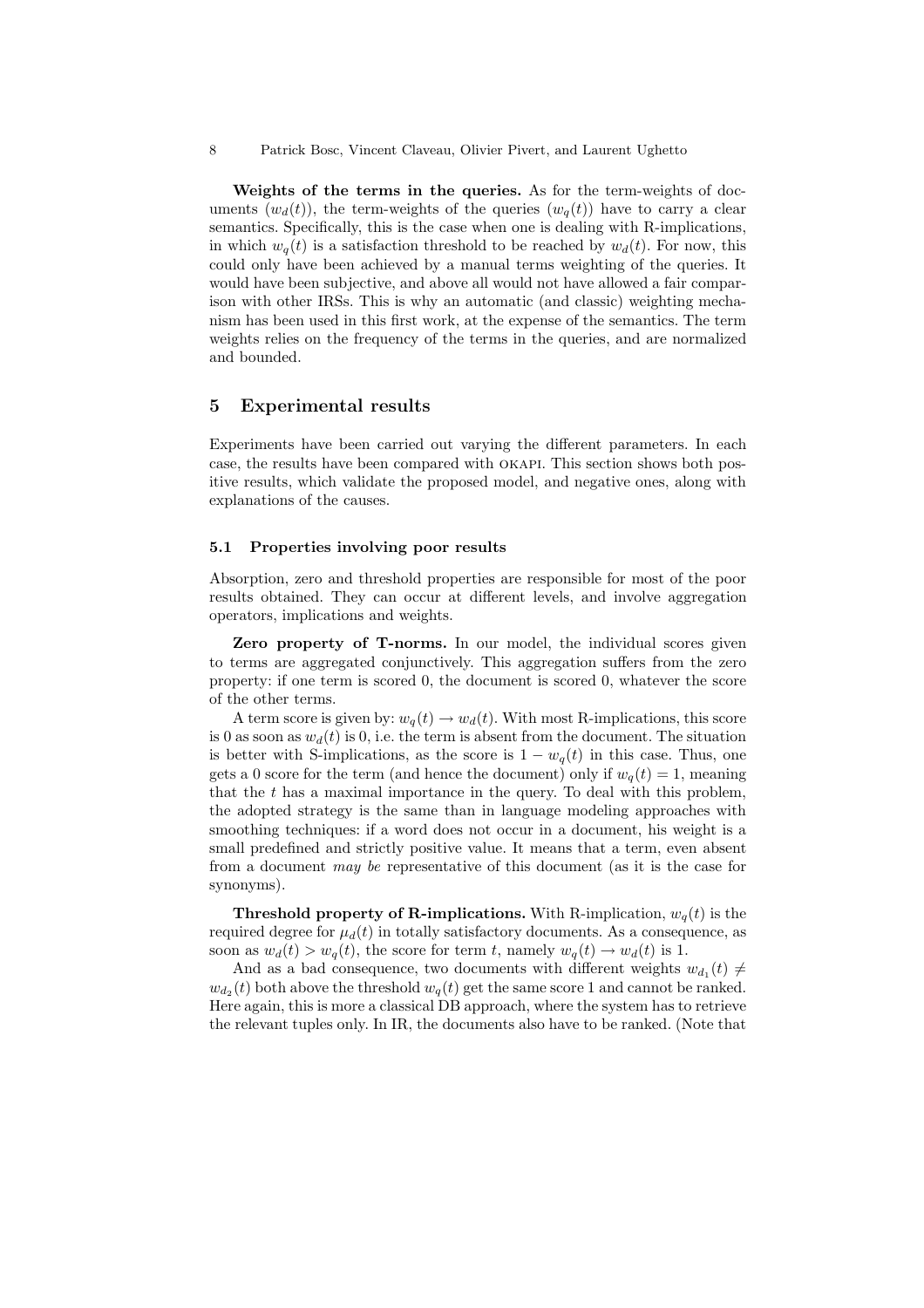is is also the case in flexible querying of DB.) This is why R-implications lead to poor results, and should not be used in the general case. However, if the weights in the queries  $w_q(t)$  are chosen higher than the weights in the documents, the threshold is never reached, and results obtained with R- and S-implication are comparable.

Absorption property of min-like operators. Some aggregation operators have an absorption effect, as min, max. . . With this class of operators, only one term (or few terms) is taken into account to compute the score of a document. Here again, the consequence is that documents cannot be accurately ranked and thus lead to poor results.

#### 5.2 Results

Among the many possible combinations of implications, aggregations, etc., only some (positive and negative) representative figures are given here. Table 2 presents the results for Reichenbach implication associated with Product or Einstein Tnorm  $(a\bar{g}) = (a.b)/(2-a+b-a.b)$ , and for Lukasiewicz implication, associated with Product or Lukasiewicz T-norm  $(a\top_L b = \max(0, a+b-1)).$ 

The results are evaluated in terms of mean average precision (MAP), interpolated average precision (IAP), R-precision (Rprec) and precision on top- $k$  lists  $(Pk)$ ; the bold values are those considered as statistically significant according to a t-test.

Unsurprisingly, when the different parameters are chosen to avoid the abovementioned unwanted properties, our IRS obtains positive results, comparable —and in some cases slightly better— than those of okapi.

Operators. For both collections, the best results are obtained using Reichenbach implication and Einstein or Product T-norm. In some cases, Lukasiewicz implication, and Larsen pseudo-implication (product) have also given good results. Some parameterized implications gave good results, but mainly when their behavior was close to the product.

Interestingly enough, T-conorms (disjunctions), used to aggregate the scores of the terms have given results similar (while worse in general) than the associated T-norm. At first, it may seem surprising since their semantics is very different (all vs. at least one). However, it underlines that the important point is the way each individual term score is taken into account to make the document score. This way is often similar in the T-norm and its associated T-conorm.

# 6 Expressiveness of the graded-inclusion model

The proposed model has been tested using classical weighting mechanisms in order to validate our approach, but has not been entirely exploited yet. Better results are expected using user-defined weights for queries terms. Indeed, the frequency of query terms does not accurately represent the user's need; yet, asking for a user to weight his terms with real numbers is not generally feasible. The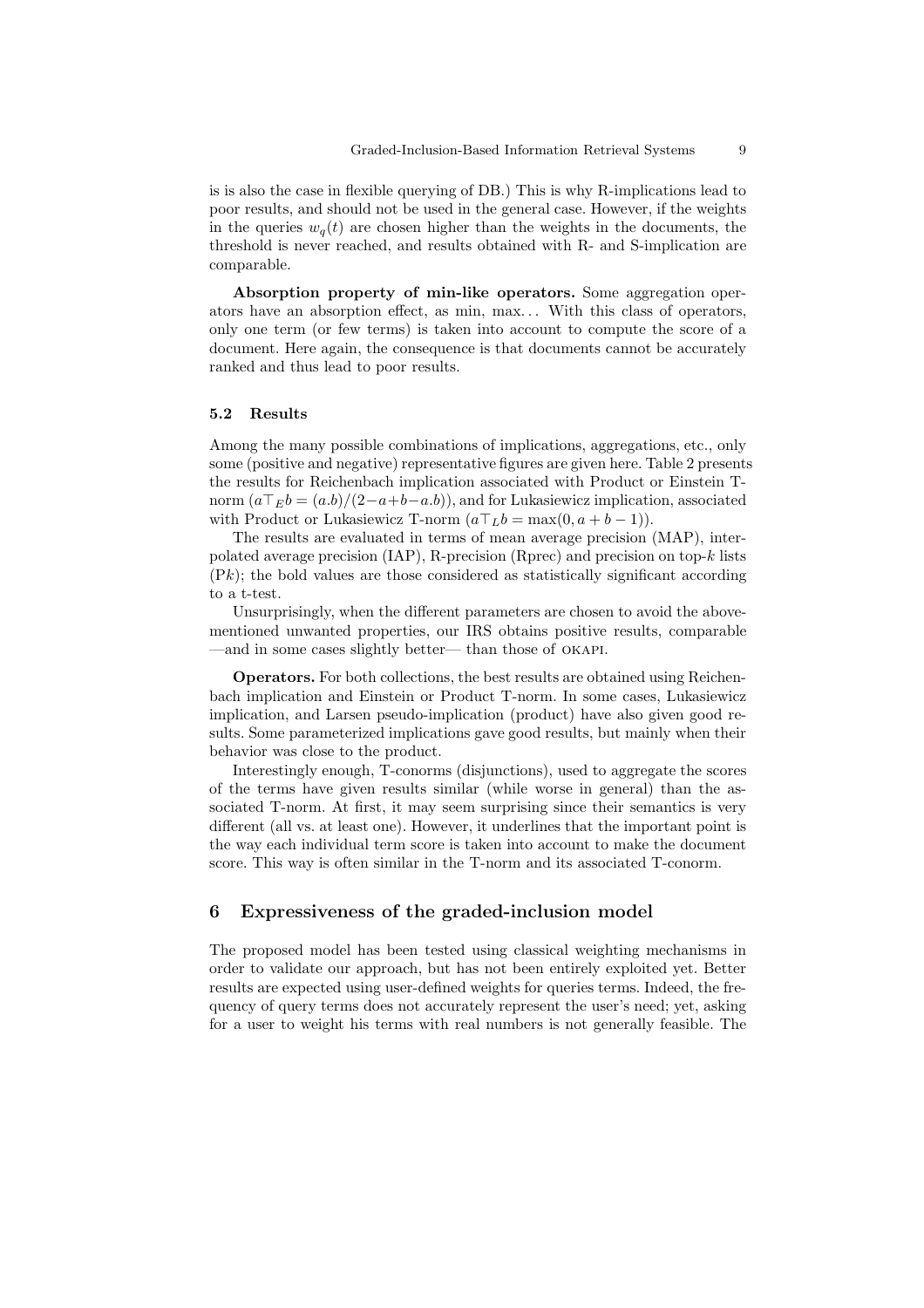| <b>INIST</b> OKAPI | Graded inclusion-based IRS |             |                               |                                                                                               |  |  |  |  |  |  |
|--------------------|----------------------------|-------------|-------------------------------|-----------------------------------------------------------------------------------------------|--|--|--|--|--|--|
| implic.            |                            | Reichenbach | Lukasiewicz                   |                                                                                               |  |  |  |  |  |  |
| t-norm             | Einstein                   | $%$ Product | $\%$ Lukasiewicz $\%$ Product | %                                                                                             |  |  |  |  |  |  |
|                    |                            |             |                               | MAP    21.75    23.22 $(+6.79\%)$   23.13 $(+6.37\%)$   0.03 $(-99.85\%)$   23.03 $(+5.90\%)$ |  |  |  |  |  |  |
| <b>IAP</b>         |                            |             |                               | 24.13 25.60 $(+6.10\%)$ 25.50 $(+5.70\%)$ 0.20 $(-99.17\%)$ 25.38 $(+5.17\%)$                 |  |  |  |  |  |  |
| Rprec              |                            |             |                               | 25.85 28.20 $(+9.09\%)$ 27.94 $(+8.08\%)$ 0.03 $(-99.90\%)$ 28.09 $(+8.69\%)$                 |  |  |  |  |  |  |
| P5                 |                            |             |                               | $50.00$ $\mid$ 45.33 $(-9.33\%)$ 49.33 $(-1.33\%)$ 0.00 $(-100.00\%)$ 48.00 $(-4.00\%)$       |  |  |  |  |  |  |
| P10                |                            |             |                               | 42.67 $(42.67 \quad (0.00\%)$ 42.00 $(-1.56\%)$ 0.00 $(-100.00\%)$ 43.67 $(+2.34\%)$          |  |  |  |  |  |  |
| P <sub>100</sub>   |                            |             |                               | $17.03  18.27 (+7.24\%) 18.20 (+6.85\%) 0.03 (-99.80\%) 18.23 (+7.05\%) $                     |  |  |  |  |  |  |
| P <sub>500</sub>   |                            |             |                               | $\left[5.39\right]$ 5.64 (+4.70%) 5.61 (+4.08%) 0.03 (-99.38%) 5.63 (+4.58%)                  |  |  |  |  |  |  |

10 Patrick Bosc, Vincent Claveau, Olivier Pivert, and Laurent Ughetto

| ELDA OKAPI              |             | Graded inclusion-based IRS                                                                                                          |             |  |  |                       |             |  |      |             |  |  |
|-------------------------|-------------|-------------------------------------------------------------------------------------------------------------------------------------|-------------|--|--|-----------------------|-------------|--|------|-------------|--|--|
| implic.                 | Reichenbach |                                                                                                                                     |             |  |  |                       | Lukasiewicz |  |      |             |  |  |
| t-norm                  | Einstein    |                                                                                                                                     | $%$ Product |  |  | %Lukasiewicz %Product |             |  | $\%$ |             |  |  |
| $\overline{\text{MAP}}$ |             | $\vert$ 57.14 56.86 (-0.49%) 56.91 (-0.42%) 1.11 (-98.06%) 56.29 (-1.50%)                                                           |             |  |  |                       |             |  |      |             |  |  |
| IAP                     |             | $58.09$   57.89 $(-0.36\%)$   57.88 $(-0.37\%)$    <b>1.98 <math>(-96.59\%)</math></b>   57.38 $(-1.23\%)$                          |             |  |  |                       |             |  |      |             |  |  |
| Rprec                   |             | 55.33 53.82 $(-2.73\%)$ 54.64 $(-1.26\%)$ 0.67 $(-98.78\%)$ 53.03 $(-4.16\%)$                                                       |             |  |  |                       |             |  |      |             |  |  |
| P5                      |             | $77.24$ $76.55$ $(-0.89\%)$ $74.48$ $(-3.57\%)$ $1.38$ $(-98.21\%)$ $75.17$ $(-2.68\%)$                                             |             |  |  |                       |             |  |      |             |  |  |
| P10                     |             | 68.28 68.62 $(+0.51\%)$ 68.97 $(+1.01\%)$ 0.69 $(-98.99\%)$ 67.93 $(-0.51\%)$                                                       |             |  |  |                       |             |  |      |             |  |  |
| P <sub>100</sub>        |             | 27.00 $\left  26.86 \right  (-0.51\%) \left  26.83 \right  (-0.64\%) \left  1.00 \right  (-96.30\%) \left  26.83 \right  (-0.64\%)$ |             |  |  |                       |             |  |      |             |  |  |
| P <sub>500</sub>        |             | 6.67 6.66 $(-0.10\%)$ 6.67 $(+0.00\%)$ 0.87 $(-86.97\%)$ 6.66                                                                       |             |  |  |                       |             |  |      | $(-0.10\%)$ |  |  |

| TIPSTER OKAPI    |       | Graded inclusion-based IRS |                                                                                      |          |  |                       |  |  |             |                                                                   |  |  |
|------------------|-------|----------------------------|--------------------------------------------------------------------------------------|----------|--|-----------------------|--|--|-------------|-------------------------------------------------------------------|--|--|
| implic.          |       |                            | Reichenbach                                                                          |          |  |                       |  |  | Lukasiewicz |                                                                   |  |  |
| t-norm           |       | Einstein                   |                                                                                      | %Product |  | %Lukasiewicz %Product |  |  |             | %                                                                 |  |  |
| MAP              |       |                            | 18.14 18.61 $(2.61\%)$ 18.66 $(2.87\%)$ 2.53 (-86.08%) 18.66 $(2.87\%)$              |          |  |                       |  |  |             |                                                                   |  |  |
| <b>IAP</b>       |       |                            | 20.09   20.83 $(3.69\%)$   20.90 $(4.06\%)$   2.70 $(-86.55\%)$   20.90 $(4.02\%)$   |          |  |                       |  |  |             |                                                                   |  |  |
| Rprec            |       |                            | $22.42$ 22.85 $(1.91\%)$ 23.31 $(4.00\%)$ 3.47 $(-84.54\%)$ 23.32 $(4.02\%)$         |          |  |                       |  |  |             |                                                                   |  |  |
| P <sub>5</sub>   |       |                            | $31.60$ $32.40$ $(2.53\%)$ $32.80$ $(3.80\%)$ $5.60$ $(-82.28\%)$ $32.80$ $(3.80\%)$ |          |  |                       |  |  |             |                                                                   |  |  |
| P10              |       | $30.40 \mid 32.00$         |                                                                                      |          |  |                       |  |  |             | $(5.26\%)$ 31.80 $(4.61\%)$ 6.00 $(-80.26\%)$ 32.00 $(5.26\%)$    |  |  |
| P <sub>100</sub> | 17.14 | 17.14                      |                                                                                      |          |  |                       |  |  |             | $(0.00\%)$  17.08 (-0.35%)  <b>3.64 (-78.76%)</b>  17.06 (-0.47%) |  |  |
| <b>P500</b>      |       | 7.33 7.37                  |                                                                                      |          |  |                       |  |  |             | $(0.49\%)$ 7.34 $(0.11\%)$ 0.85 (-88.43%) 7.35 $(0.27\%)$         |  |  |

Table 2. Results with the ELDA, INIST and TIPSTER collections

proposed graded approach makes it possible to simplify the manual weighting: for example, the user can just rank the query terms by importance, using an ordinal scale, or he can classify them into a few importance categories (e.g. filling 3 or 5 fields in a formular). In both cases, numerical weights may be automatically given, representing their relative importance, according to the user simplified representation.

Queries can also be expanded using related terms (synonyms, hypernyms. . . ). This kind of expansion is often done (e.g. [16]), but remains the problem of accurately weighting the added terms, or finishing a chain (the hypernyms of the hypernyms of the. . . ). In our framework, new terms could be weighted relatively to the original terms using for instance a notion of distance. They could also be linked using fuzzy operators, like disjunctions (e.g. meaning that a term OR one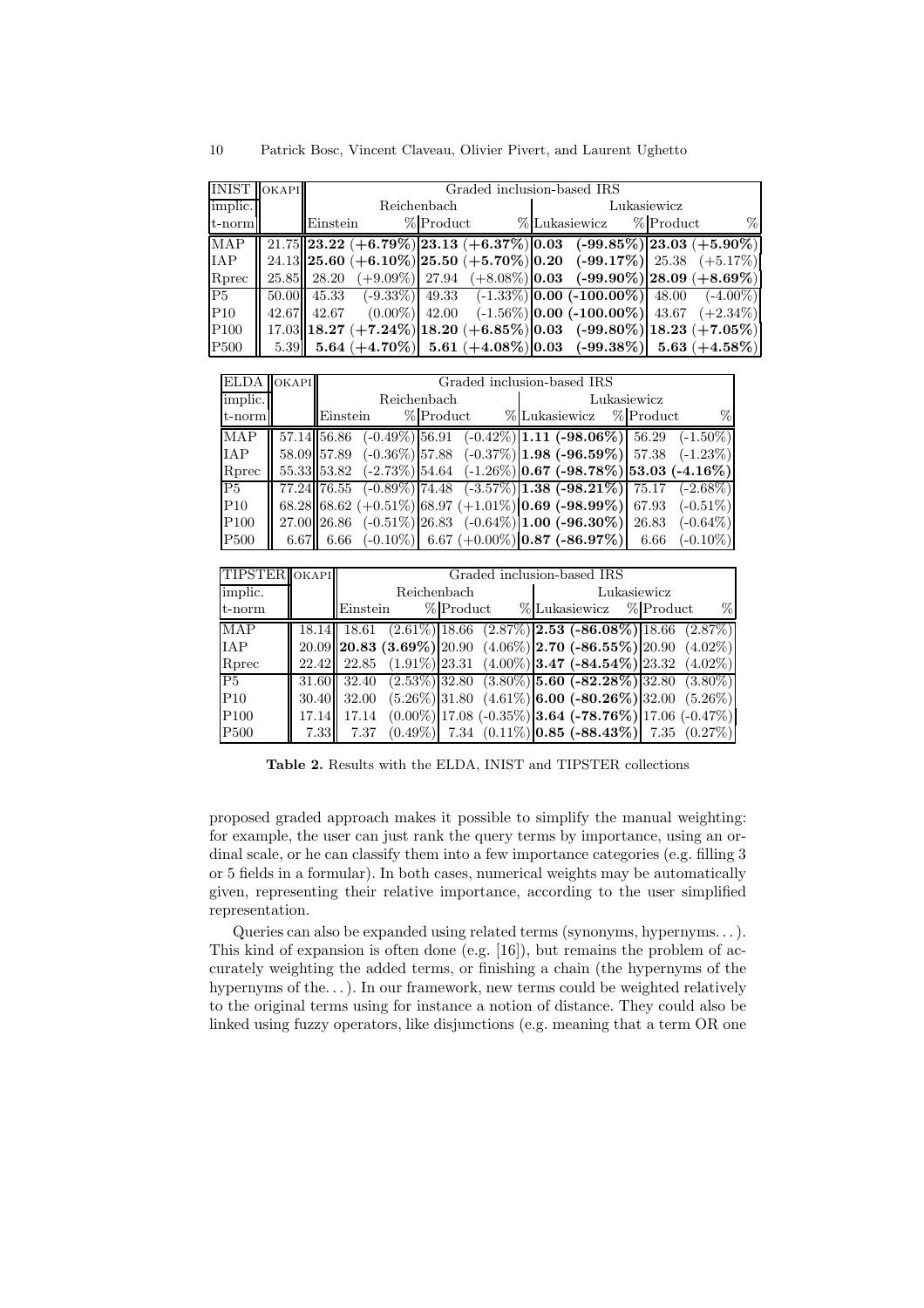of its synonyms is required). This would lead to more complex queries. And our theoretically grounded framework also allows for complex, while semantically sound, queries, using fuzzy conjunction or disjunction operators [7]. It is of interest to accurately take into account the associated concepts of the queries. For instance, "air pollution, greenhouse effect" should give better results represented by (air AND pollution) OR (greenhouse AND effect) than using the 4 terms independently. The rich set of operators in FL allows here to modulate the meaning of the conjunctions and disjunctions. For instance, min/max carry the notion of independency. In:  $\max(\min(\mu_d(air), \mu_d(pollution)), \min(\mu_d(qreenhouse)),$  $\mu_d(effect))$  the disjunction max means that both associated concepts are not required, only the "best" one makes the score; the max means that both terms in a concept are required, as the "worst" one makes the score, e.g. "effect" without "greenhouse" leads to a low score. Other operators, like product/probabilistic sum, carry the notion of reinforcement. Using the probabilist sum (instead of max), the more associated concepts in a document, the better its score.

If most of these proposed extensions are not really original ones, they will rely on the well founded proposed approach. Then, operators, weights, and obtained results will benefit from a clear semantics. This could help increase the results.

Besides, some theoretical results, which would enrich the model, remain to be experimentally validated. For instance, negative terms can also been added to refine the query, and processed by an operation of antidivision [17]. The antidivision of  $C(A, X)$  by  $Q(A)$ , dual from the division, retrieves the elements x in C such that  $\forall a \in Q$ ,  $(a, x) \notin C$  thus, in our model, the documents which does not contain the negative terms.

# 7 Concluding remarks

The graded-inclusion IR model proposed in this paper seems promising. It has been shown that, with adequate settings, the model is able to mimic state-of-theart systems, yet keeping its strong theoretical background. Note that languagemodeling systems could be mimicked as well using probabilities (smoothed maximum-likelihood estimates) as degrees of membership and a Product Tnorm. Necessary properties the key components (fuzzy operators) of the model must have in order to perform well in an IR context have also been identified.

Maybe more interesting, this fuzzy approach also provides new ways to build and handle expressive queries. Particularly, easy and intuitive weighting procedures can be applied with our graded-inclusion model. Unfortunately, large-scale experimental validation of such techniques is hard to obtain due to the lack of suited IR collections.

Apart from the perspectives already mentioned in the previous section, several other issues concerning our model should be investigated. For instance, the use of qualitative or quantitative exception tolerant inclusions [1] to deal with the zero property of T-norms should be explored. Last, another interesting issue is the study of the inclusion model itself. From the experiments, it is clear that current IR mechanisms focus mainly on the intersection between documents and